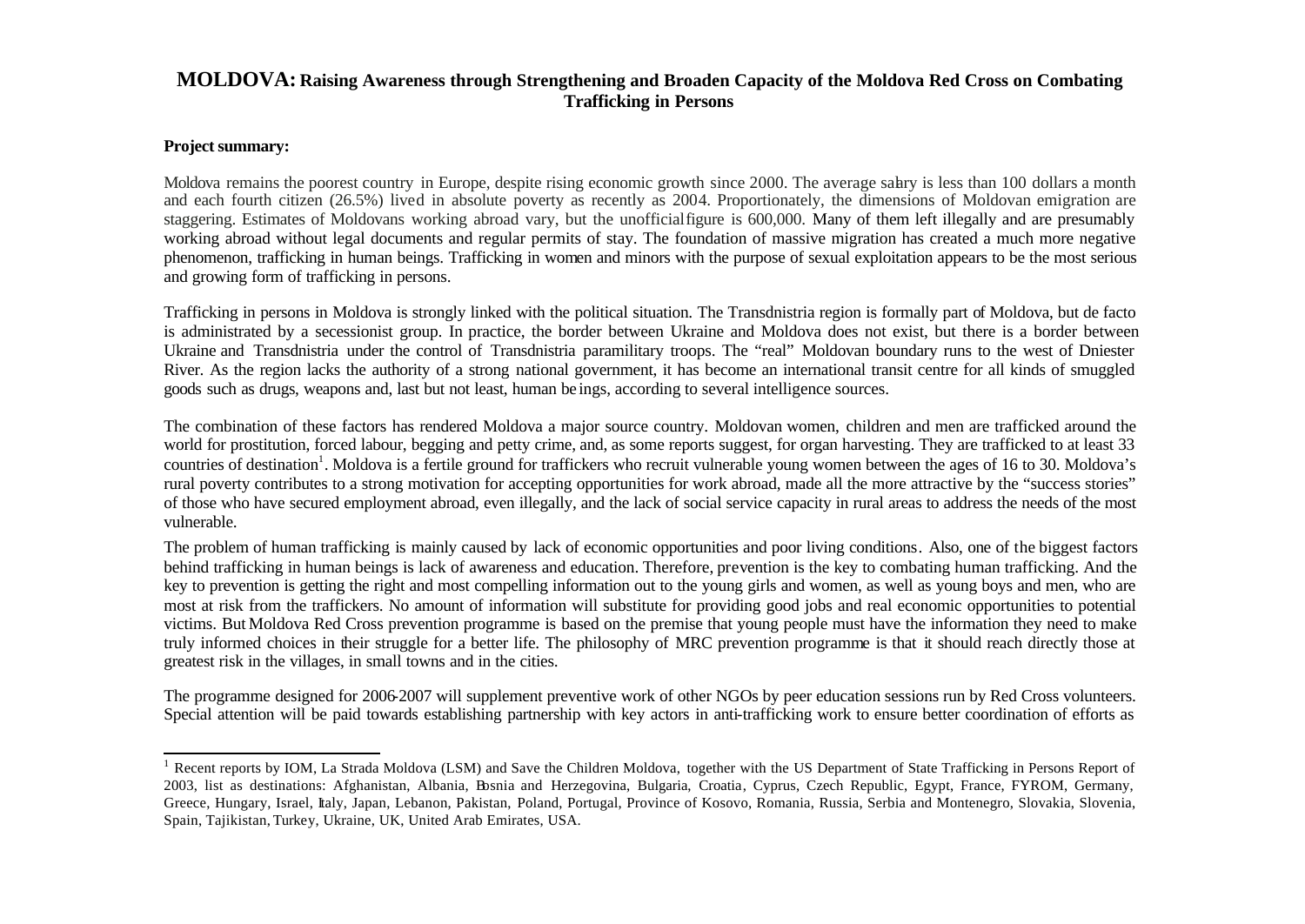well as introduction of MRC to the OSCE coordination group on counter-trafficking. Another challenge is to establish the role and mandate of the Red Cross in the National Plan of Action to Combat Human Trafficking in Human Beings.

## **Logical framework planning matrix: Raising Awareness through Strengthening and Broaden Capacity of the Moldova Red Cross on Combating Trafficking in Persons**

|                                                                                                                                                                                                                                                                                                                                                                                                               | <b>Indicators</b>                                                                                                                                                                                                                                                                                                                                                                                                                                                                                                                                                                    | <b>Sources of verification</b>                                                                                                                                                                                                                                                                                                | <b>Assumptions/Risks</b>                                                                                                                                                                                                                                                                                                                                                                                                                     |
|---------------------------------------------------------------------------------------------------------------------------------------------------------------------------------------------------------------------------------------------------------------------------------------------------------------------------------------------------------------------------------------------------------------|--------------------------------------------------------------------------------------------------------------------------------------------------------------------------------------------------------------------------------------------------------------------------------------------------------------------------------------------------------------------------------------------------------------------------------------------------------------------------------------------------------------------------------------------------------------------------------------|-------------------------------------------------------------------------------------------------------------------------------------------------------------------------------------------------------------------------------------------------------------------------------------------------------------------------------|----------------------------------------------------------------------------------------------------------------------------------------------------------------------------------------------------------------------------------------------------------------------------------------------------------------------------------------------------------------------------------------------------------------------------------------------|
| <b>Overall Goal</b><br>The scale and the impact of<br>human trafficking in Moldova is<br>by increasing<br>reduced<br>the<br>capacity of the National Society<br>implement<br>educational<br>to<br>preventive<br>reintegration<br>and<br>activities in the area of trafficking<br>in human beings as well as<br>creating a greater awareness<br>about the problem in the society<br>of the Republic of Moldova | Diminished risks of being<br>$\bullet$<br>trafficked among the risk<br>groups<br>Number of victims of<br>$\bullet$<br>trafficking identified and<br>referred for assistance to<br>respective partner NGOs                                                                                                                                                                                                                                                                                                                                                                            | <b>Official statistics</b><br>$\bullet$<br>Reports of other stakeholders<br>$\bullet$<br>(IOM, La Strada and other)                                                                                                                                                                                                           | Different stakeholders will<br>$\bullet$<br>cooperate and coordinate                                                                                                                                                                                                                                                                                                                                                                         |
| <b>Project Objective</b><br>A reduced number of people<br>trafficked from Moldova through<br>increased capacity of MRC in<br>conducting preventive counter-<br>trafficking activities                                                                                                                                                                                                                         | Counter-trafficking<br>$\bullet$<br>coordinator<br>programme<br>$\frac{1}{1}$<br>employed at the Moldova Red<br>Cross headquarters<br>$\bullet$<br>Establishing<br>cooperation<br>network with state authorities,<br>partner National Societies,<br>international organizations and<br><b>NGOs</b><br>Moldova Red cross is<br>an<br>of<br>member<br>the<br>active<br>Anti-trafficking<br>European<br>network<br>Educational workshops for RC<br>$\bullet$<br><b>THB</b><br>personnel<br><sub>on</sub><br>are<br>conducted<br>Awareness raising campaign<br>in 4 districts of Moldova | Red Cross Reports<br>$\bullet$<br><b>Official statistics</b><br>$\bullet$<br>Reports of other stakeholders<br>$\bullet$<br>Signing agreements on<br>$\bullet$<br>cooperation with relevant<br>state authorities and NGOs<br>Conducting questionnaires of<br>$\bullet$<br>participants of trainings/peer<br>education sessions | • Coordinating and cooperating<br>with the IFRC as well as with<br>other RC partners that target<br>human trafficking<br>$\blacksquare$ The<br>programme<br>receives<br>sufficient<br>financial<br>and<br>technical support through the<br>network of the Federation and<br>other stakeholders<br>Training manual<br>for RC<br>volunteers available<br>• Cooperation with educational<br>institutions and<br>respective<br>state authorities |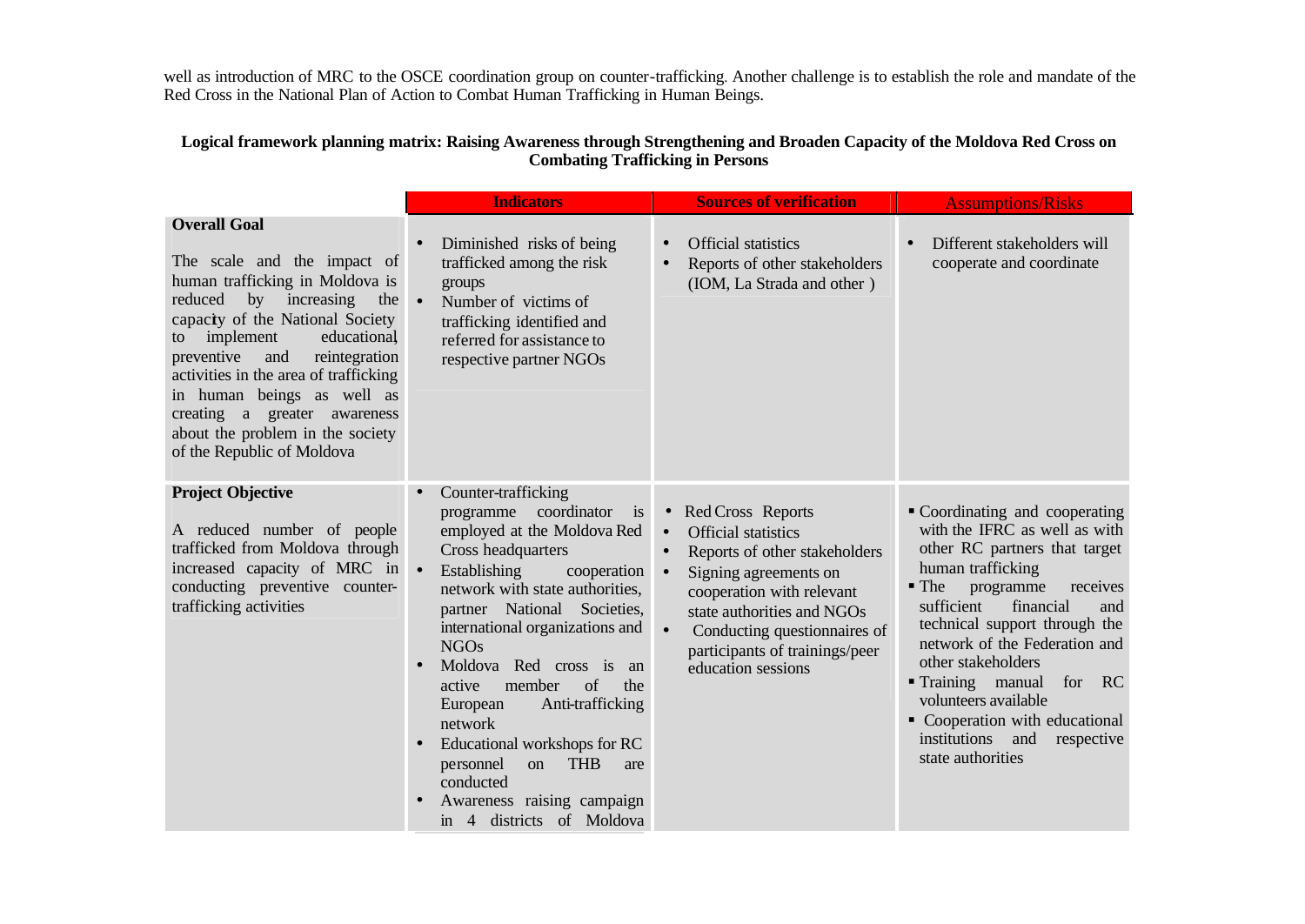|                                                                                                                                                                                                                                  | focused on prevention of THB<br>is conducted<br>RC<br>volunteers<br>trained<br>in<br>running peer sessions<br><sub>on</sub><br>trafficking prevention<br>Raising awareness of the<br>$\bullet$<br>dangers of trafficking among<br>youth                                                                                                                       |                                                                                                                         |                                                                                                                                                   |
|----------------------------------------------------------------------------------------------------------------------------------------------------------------------------------------------------------------------------------|---------------------------------------------------------------------------------------------------------------------------------------------------------------------------------------------------------------------------------------------------------------------------------------------------------------------------------------------------------------|-------------------------------------------------------------------------------------------------------------------------|---------------------------------------------------------------------------------------------------------------------------------------------------|
| <b>Expected Results</b><br><b>Result 1</b><br>The Moldovan Red Cross has<br>established a network of qualified<br>staff at headquarters and regional<br>to provide<br>better<br><b>branches</b><br>services to displaced people. | • The Moldova Red Cross has<br>trained<br>15<br>people in<br>the<br>branches and the headquarters<br>to act as focal points on<br>population movement related<br>issues.<br>$\bullet$ 10<br>coordination<br>meetings/round-table<br>discussions<br>have<br>been<br>conducted with participation of<br>key partners.<br>• Number of trained programme<br>staff | • Training reports.<br>• Project progress reports.<br>• Red Cross reports                                               | MRC is capable to organise<br>workshops<br>on<br>counter<br>trafficking<br>Technical<br>support<br>1S<br>available                                |
| <b>Result 2</b><br>Red Cross volunteers and staff •<br>trained in running<br>peer<br>are<br>sessions<br><b>THB</b><br>education<br><sub>on</sub><br>prevention                                                                   | Number of meeting held<br>Number of RC peer educators<br>$\bullet$<br>trained<br>Number of active RC peer<br>educators<br>Training module for RC<br>$\bullet$<br>volunteers is developed                                                                                                                                                                      | Red Cross reports<br>$\bullet$<br>Reports of other stakeholders<br>$\bullet$                                            | and staff<br>Volunteers<br>are<br>$\bullet$<br>interested in the issue of<br>THB and are available<br>Expertise from stakeholders<br>is available |
| <b>Result 3</b><br>An increased knowledge base is<br>created among those that are at<br>risk through peer education<br>dissemination<br>sessions,<br>of<br>information and knowledge                                             | Number of peer education<br>$\bullet$<br>sessions held<br>Number of trained RC peer<br>$\bullet$<br>educators<br>Distribution of information<br>$\bullet$                                                                                                                                                                                                     | <b>Official statistics</b><br>$\bullet$<br>Red Cross reports<br>$\bullet$<br>Reports of other stakeholders<br>$\bullet$ | Sensitivity of target group to<br>the delivered information,<br>readiness to share further<br>this knowledge in their<br>immediate surroundings   |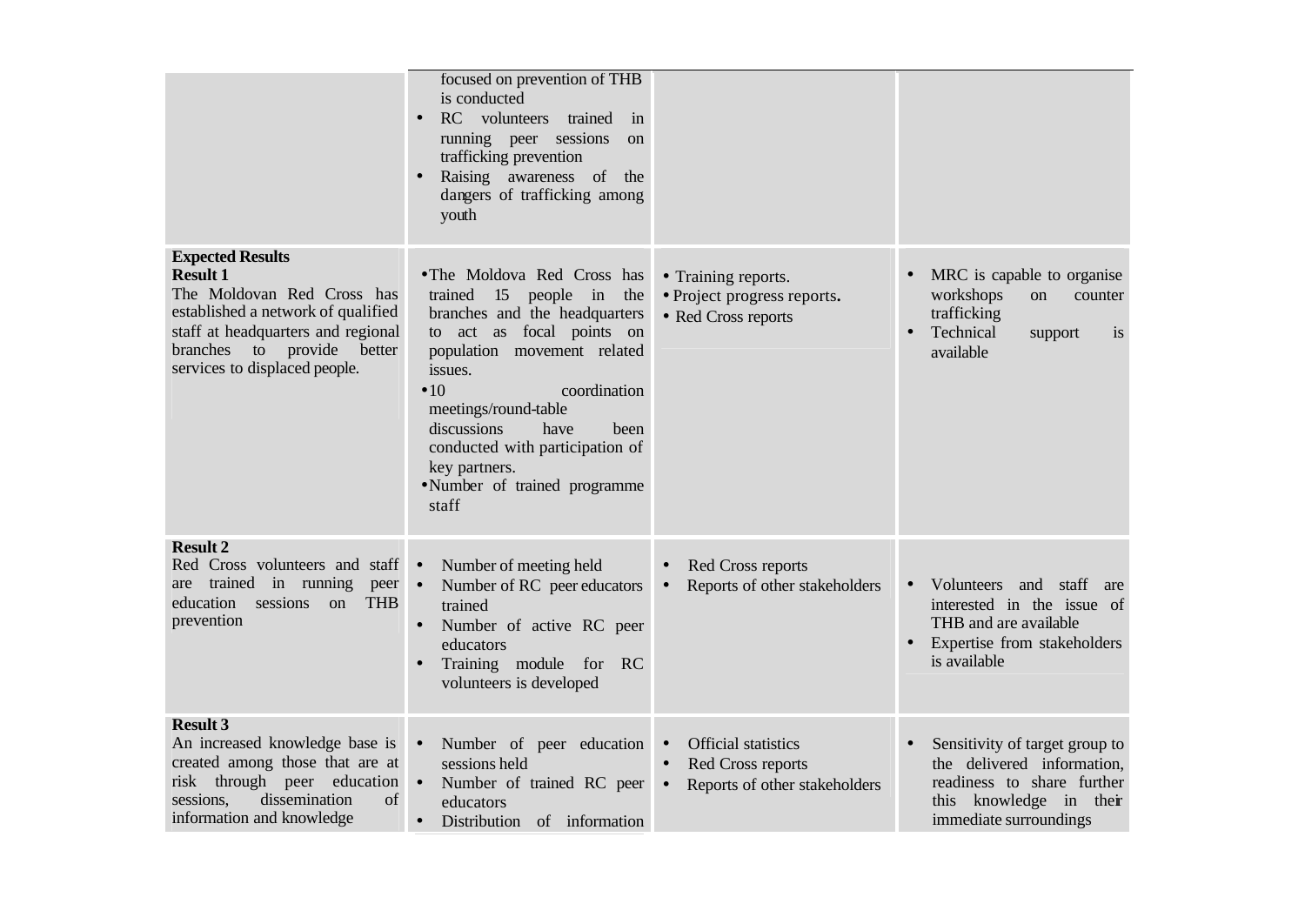|                                                                                                                                                                                                                                                                             | materials during sessions                                                                                                                                                                                                                                                                                                                                                                                                                                                                                                                                                                                                                                         |                                                                                                                         | Good reputation and high<br>credibility to MRC among<br>the target group                                                                                                                                                                                 |
|-----------------------------------------------------------------------------------------------------------------------------------------------------------------------------------------------------------------------------------------------------------------------------|-------------------------------------------------------------------------------------------------------------------------------------------------------------------------------------------------------------------------------------------------------------------------------------------------------------------------------------------------------------------------------------------------------------------------------------------------------------------------------------------------------------------------------------------------------------------------------------------------------------------------------------------------------------------|-------------------------------------------------------------------------------------------------------------------------|----------------------------------------------------------------------------------------------------------------------------------------------------------------------------------------------------------------------------------------------------------|
| <b>Result 4</b><br>General public is informed of the<br>scale and negative implications of<br>human trafficking issues towards<br>their own communities                                                                                                                     | Issues on THB are regularly<br>highlighted in mass media<br>Number of events planned and<br>implemented by MRC                                                                                                                                                                                                                                                                                                                                                                                                                                                                                                                                                    | Audio and visual material<br>$\bullet$<br>Progress reports from MRC<br>$\bullet$                                        | Readiness of mass media to<br>highlight the issue of THB                                                                                                                                                                                                 |
| <b>Result 5</b><br>Cooperation between Moldova<br>Red Cross and major stakeholders<br>within the country and abroad as<br>well as with sister societies is<br>created                                                                                                       | $\bullet$ Signing<br>respective<br>agreements/MoUs<br>• Identifying<br>mechanisms<br>of<br>cooperation<br>readdressing<br>and<br>victims for help<br>• Facilitation<br><b>NGOs</b><br>by<br>in<br>victims<br>of<br>identifying<br>the<br>trafficking and referring them<br>for assistance to respective<br>partner NGOs<br>• Moldova Red Cross is a member<br>of the European Anti-trafficking<br>platform<br>· Moldova<br>Red<br>is<br>cross<br>the<br>National<br>in<br>recognised<br>prevention<br>plan as<br>major<br>stakeholder<br>• Spreading information<br>about<br>NGOs where<br>victims<br>can<br>receive specialized medical and<br>legal assistance. | <b>Official statistics</b><br>$\bullet$<br>Red Cross reports<br>$\bullet$<br>Reports of other stakeholders<br>$\bullet$ | • Coordination of efforts<br><sub>of</sub><br>URCS and state authorities<br>• Consistent activities of URCS<br>and partner NGOs<br>• Informational support<br>· Red Cross Societies and key<br>stakeholders<br>are open and<br>contribute to cooperation |
| <b>Activities</b>                                                                                                                                                                                                                                                           | <b>Resources</b>                                                                                                                                                                                                                                                                                                                                                                                                                                                                                                                                                                                                                                                  | <b>Sources</b>                                                                                                          | <b>Preconditions</b>                                                                                                                                                                                                                                     |
| <b>Result 1</b><br>$\bullet$ Focal<br>persons<br>amongst<br>existing staff in the regional<br>branches to work on the counter<br>trafficking<br>issues<br>will<br>be<br>identified and a coordinator in<br>the headquarters will be hired.<br>• Series of seminars to staff | MRC staff and volunteers<br>$\bullet$<br>• Venue<br>• Booklets<br>Technical expertise<br>$\bullet$                                                                                                                                                                                                                                                                                                                                                                                                                                                                                                                                                                | IOM, La Strada and other<br>$\bullet$<br>stake holders<br><b>Federation and National</b><br>$\bullet$<br>Societies      | Expertise and technical<br>$\bullet$<br>support from the IFRC and<br>key stakeholders is available                                                                                                                                                       |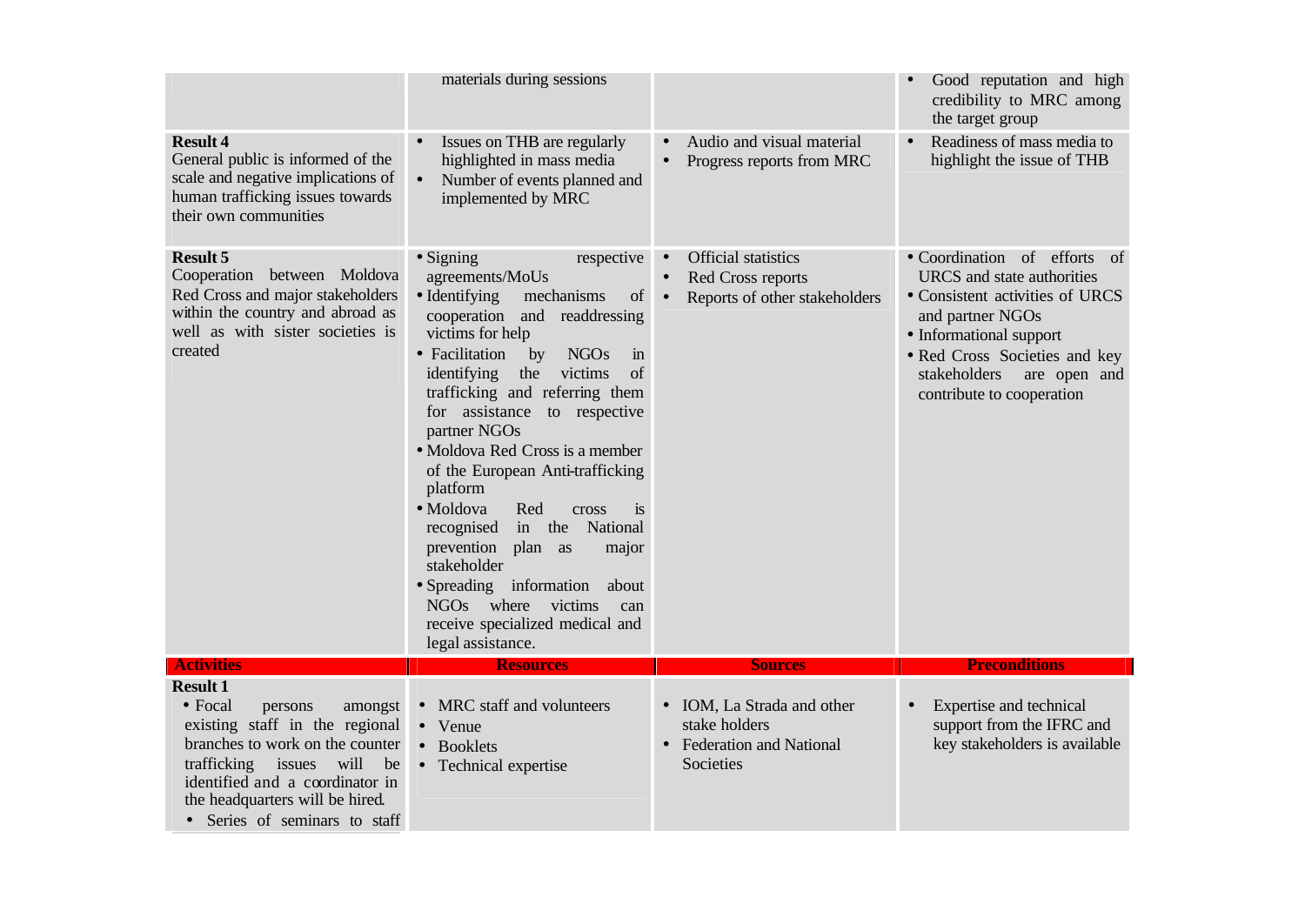| human<br>volunteers<br><sub>on</sub><br>and<br>trafficking in cooperation with<br>the IOM and La Strada will be<br>conducted<br>• Producing<br>brochures<br><sub>on</sub><br>trafficking<br>human<br>recommendations to work with<br>victims of trafficking (VOT)<br>Sub<br>regional/cross-country<br>$\bullet$<br>workshops<br>experience<br>on<br>exchange in human trafficking<br>will be organized<br>Regular meeting<br>will<br>be<br>$\bullet$<br>organized<br>with<br>other<br>organizations active in human<br>trafficking for the purpose of<br>exchanging experiences and<br>coordinating activities |                                                                                                                                                                                     |                                                                                                       |                                                                         |
|----------------------------------------------------------------------------------------------------------------------------------------------------------------------------------------------------------------------------------------------------------------------------------------------------------------------------------------------------------------------------------------------------------------------------------------------------------------------------------------------------------------------------------------------------------------------------------------------------------------|-------------------------------------------------------------------------------------------------------------------------------------------------------------------------------------|-------------------------------------------------------------------------------------------------------|-------------------------------------------------------------------------|
| `Result 2<br>ToT is organised for the RC<br>$\bullet$<br>volunteers and staff on running<br>prevention activities and<br>identification of VOT<br>A general facilitator's guide<br>for a Youth Peer Education<br>session on trafficking is<br>tailored to the needs of youth<br>Red Cross groups.<br>The Youth Peer Education<br>$\bullet$<br>session will be incorporated in<br>the future youth activities of<br>the National Society.                                                                                                                                                                       | MRC staff and volunteers<br>$\bullet$<br>Partner organisations<br>$\bullet$<br>A general facilitator's guide<br>for a Youth Peer Education<br>developed by IOM for RC<br>volunteers | IOM, La Strada and other<br>$\bullet$<br>stakeholders<br>• Federation<br>National<br>and<br>Societies | • RC volunteers are interested<br>in trainings<br>• MRC volunteers stay |
| <b>Result 3</b><br>An increased knowledge base<br>will be created among those<br>that are at risk<br>• Producing leaflets on human                                                                                                                                                                                                                                                                                                                                                                                                                                                                             | Equipment<br>$\bullet$<br>Expertise<br>$\bullet$<br><b>RC</b> volunteers                                                                                                            | RC expertise<br>$\bullet$<br>Federation expertise<br>Expertise of other stakeholders<br>$\bullet$     |                                                                         |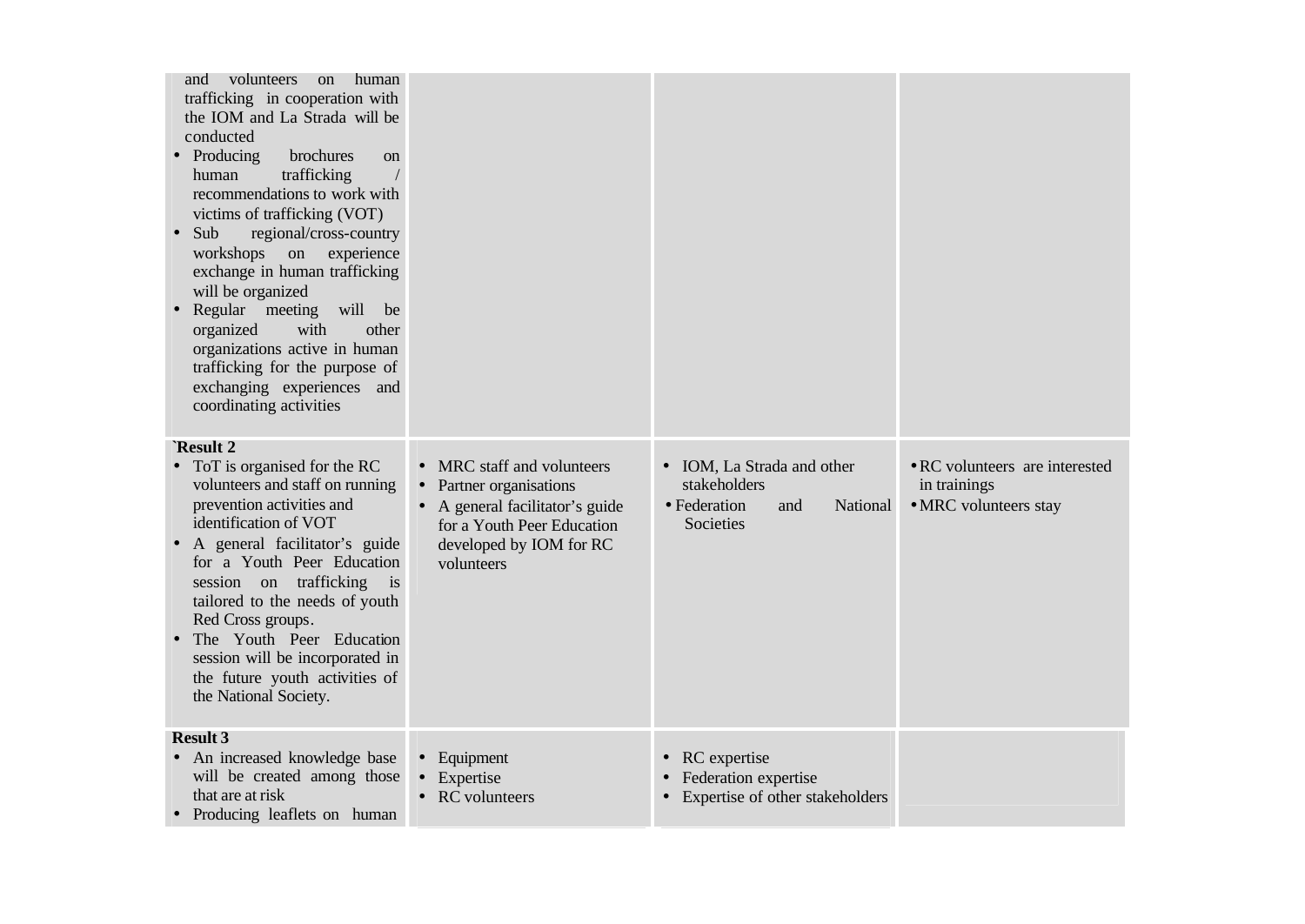| trafficking / recommendations<br>to diminish<br>risk of being<br>trafficked                                                                                                                                                                                                                                                                                           |                                                                                                                                                                                                                                                                                                                                                |                                                                                                                                                                     |                                                                                                |
|-----------------------------------------------------------------------------------------------------------------------------------------------------------------------------------------------------------------------------------------------------------------------------------------------------------------------------------------------------------------------|------------------------------------------------------------------------------------------------------------------------------------------------------------------------------------------------------------------------------------------------------------------------------------------------------------------------------------------------|---------------------------------------------------------------------------------------------------------------------------------------------------------------------|------------------------------------------------------------------------------------------------|
| <b>Result 4</b><br>• Public<br>campaigns<br>and<br>video<br>broadcasting<br>of<br>materials through country TV<br>and radio networks<br>Round table discussion/debates<br>on human trafficking will be<br>organized in the regional<br>capitals                                                                                                                       | Venue<br>$\bullet$<br>Equipment<br>$\bullet$<br>Expertise<br>• RC volunteers                                                                                                                                                                                                                                                                   | • RC expertise<br>• Federation expertise<br>Expertise of other stakeholders                                                                                         |                                                                                                |
| <b>Result 5</b><br>• To sign cooperation agreements<br>with respective state authorities<br>elaborate<br>$\bullet$ To<br>of<br>system<br>readdressing for assistance and<br>collaboration<br>mutual<br>in<br>providing assistance                                                                                                                                     | • Cooperation agreements with<br>respective ministries and NGOs<br>• Contacts with NGOs providing<br>psychological assistance, legal<br>counseling and reintegration of<br>the victims of trafficking<br>• Strategic partnership with IOM<br>Office in Chisinau<br>· Dissemination of information<br>about hot lines functioning in<br>Moldova | • Agreements<br>• Number<br>of<br>cases<br>of<br>readdressing the victims<br>of<br>trafficking for psychological or<br>medical assistance to partner<br><b>NGOs</b> | • Support to MRC project from<br>the state<br>• Support to MRC activities<br>from partner NGOs |
| <b>Monitoring and Evaluation</b>                                                                                                                                                                                                                                                                                                                                      |                                                                                                                                                                                                                                                                                                                                                |                                                                                                                                                                     |                                                                                                |
| • The program will be regularly<br>monitored through the Program<br>Officer of the International<br>Federation delegation in Minsk<br>• Attending of peer education<br>sessions in pilot regions<br>• Feedbacks of the target group<br>on the sessions conducted<br>• Monthly, quarterly and annual<br>narrative and financial reports<br>• Monitoring of coverage of |                                                                                                                                                                                                                                                                                                                                                |                                                                                                                                                                     |                                                                                                |